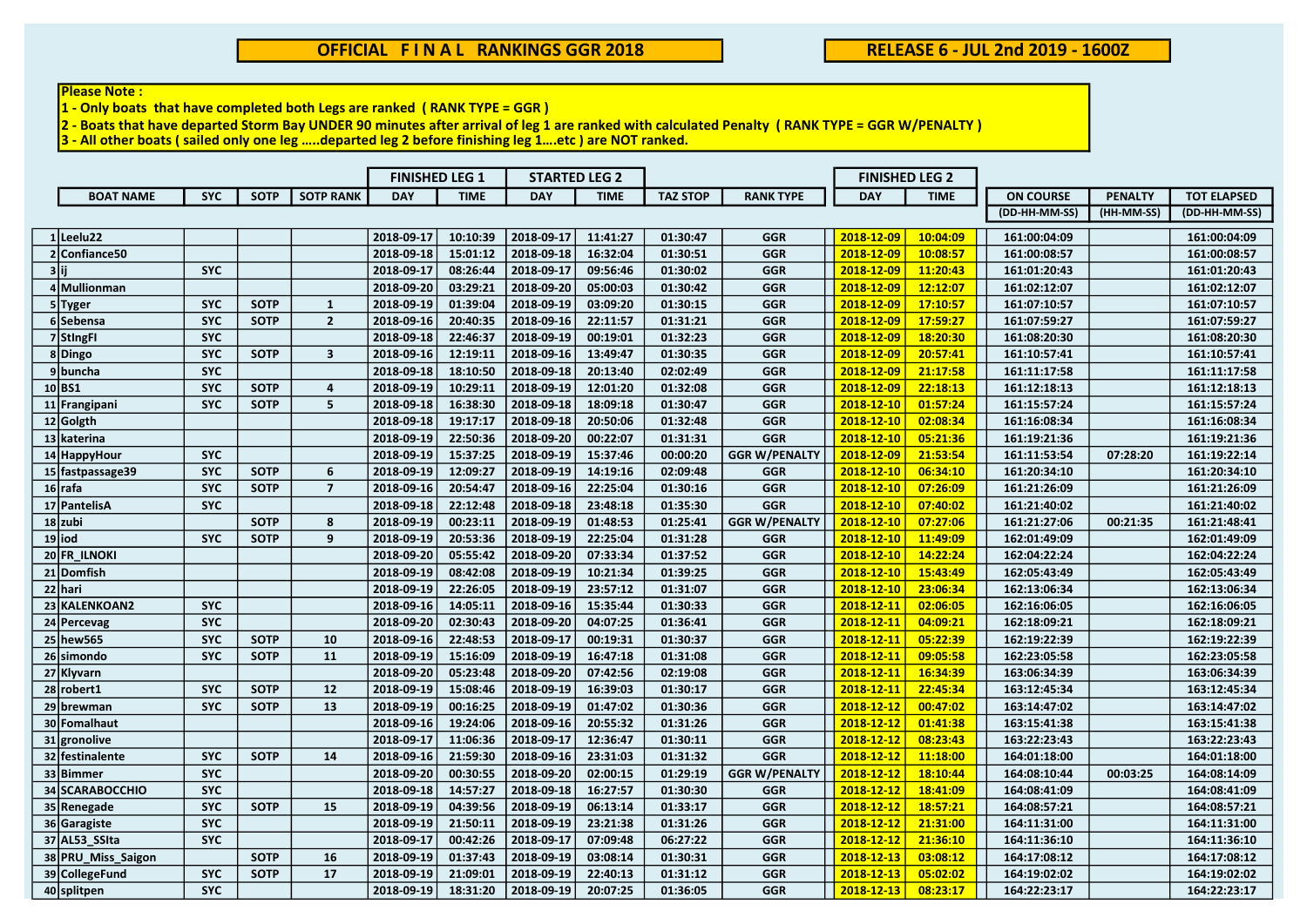| 41 Pacifist           |            | <b>SOTP</b> | 18 | 2018-09-20 | 01:45:05 | 2018-09-20                              | 03:22:56 | 01:37:50 | <b>GGR</b>           | 2018-12-13          | 09:39:58 | 164:23:39:58 |          | 164:23:39:58 |
|-----------------------|------------|-------------|----|------------|----------|-----------------------------------------|----------|----------|----------------------|---------------------|----------|--------------|----------|--------------|
| 42 Lesmona            |            | <b>SOTP</b> | 19 | 2018-09-19 | 08:04:05 | 2018-09-19                              | 09:35:38 | 01:31:33 | <b>GGR</b>           | 2018-12-13          | 22:35:02 | 165:12:35:02 |          | 165:12:35:02 |
| 43 Patrick70119       | <b>SYC</b> | <b>SOTP</b> | 20 | 2018-09-21 | 08:40:58 | 2018-09-21                              | 10:11:04 | 01:30:05 | <b>GGR</b>           | 2018-12-14          | 02:42:04 | 165:16:42:04 |          | 165:16:42:04 |
| 44 AWoL               | <b>SYC</b> | <b>SOTP</b> | 21 | 2018-09-19 | 02:33:59 | 2018-09-19                              | 04:15:59 | 01:41:59 | GGR                  | 2018-12-14          | 12:36:41 | 166:02:36:41 |          | 166:02:36:41 |
| 45 Kipper 1258        | <b>SYC</b> |             |    | 2018-09-18 | 18:57:43 | 2018-09-18                              | 19:28:24 | 00:30:40 | <b>GGR W/PENALTY</b> | 2018-12-14          | 13:38:52 | 166:03:38:52 | 04:56:40 | 166:08:35:32 |
| 46 GG88               |            | <b>SOTP</b> | 22 | 2018-09-20 | 07:00:15 | 2018-09-20                              | 09:05:22 | 02:05:06 | <b>GGR</b>           | 2018-12-14          | 20:17:44 | 166:10:17:44 |          | 166:10:17:44 |
| 47 Guadalete          | <b>SYC</b> |             |    | 2018-09-19 | 18:42:30 | 2018-09-19                              | 20:14:06 | 01:31:35 | <b>GGR</b>           | 2018-12-14          | 22:34:21 | 166:12:34:21 |          | 166:12:34:21 |
| 48 trew <sub>55</sub> | <b>SYC</b> | <b>SOTP</b> | 23 | 2018-09-19 | 23:19:52 | 2018-09-20                              | 00:52:11 | 01:32:19 | <b>GGR</b>           | 2018-12-14          | 22:43:46 | 166:12:43:46 |          | 166:12:43:46 |
| 49 FULMAR             | <b>SYC</b> |             |    | 2018-09-21 | 09:07:47 | 2018-09-21                              | 10:39:13 | 01:31:25 | <b>GGR</b>           | 2018-12-15          | 00:44:30 | 166:14:44:30 |          | 166:14:44:30 |
| 50 Sadlersailing      | <b>SYC</b> | <b>SOTP</b> | 24 | 2018-09-20 | 13:37:57 | 2018-09-20                              | 15:09:26 | 01:31:29 | <b>GGR</b>           | 2018-12-15          | 02:05:16 | 166:16:05:16 |          | 166:16:05:16 |
| 51 Jeannius           |            |             |    | 2018-09-21 | 12:45:27 | 2018-09-21                              | 14:16:18 | 01:30:51 | <b>GGR</b>           | 2018-12-15          | 02:36:23 | 166:16:36:23 |          | 166:16:36:23 |
| $52$ jay8s            |            |             |    | 2018-09-20 | 06:26:40 | 2018-09-20                              | 08:14:16 | 01:47:35 | <b>GGR</b>           | 2018-12-15          | 03:14:40 | 166:17:14:40 |          | 166:17:14:40 |
| $53$ butza            |            |             |    | 2018-09-20 | 13:53:38 | 2018-09-20                              | 15:25:33 | 01:31:55 | <b>GGR</b>           | 2018-12-15          | 03:48:43 | 166:17:48:43 |          | 166:17:48:43 |
| 54 TENERIFE           |            |             |    | 2018-09-19 | 21:39:13 | 2018-09-19                              | 23:09:35 | 01:30:22 | <b>GGR</b>           | 2018-12-15          | 05:14:09 | 166:19:14:09 |          | 166:19:14:09 |
| 55 Baracuda           |            |             |    | 2018-09-21 | 07:30:49 | 2018-09-21                              | 09:02:22 | 01:31:32 | <b>GGR</b>           | 2018-12-15          | 05:15:02 | 166:19:15:02 |          | 166:19:15:02 |
| 56 Fireball44         |            |             |    | 2018-09-21 | 04:32:37 | 2018-09-21                              | 06:06:26 | 01:33:48 | <b>GGR</b>           | 2018-12-15          | 05:16:46 | 166:19:16:46 |          | 166:19:16:46 |
| 57 WRmirekd           | <b>SYC</b> |             |    | 2018-09-20 | 22:20:42 | 2018-09-21                              | 00:00:02 | 01:39:20 | <b>GGR</b>           | 2018-12-15          | 05:47:27 | 166:19:47:27 |          | 166:19:47:27 |
| $58$ amox             |            |             |    | 2018-09-21 | 16:54:50 | 2018-09-21                              | 18:29:07 | 01:34:17 | <b>GGR</b>           | 2018-12-15          | 05:56:22 | 166:19:56:22 |          | 166:19:56:22 |
| $59 $ grego88         |            |             |    | 2018-09-23 | 03:35:37 | 2018-09-23                              | 05:07:31 | 01:31:53 | <b>GGR</b>           | 2018-12-15          | 05:57:12 | 166:19:57:12 |          | 166:19:57:12 |
| 60 jhk1980            |            |             |    | 2018-09-23 | 09:17:24 | 2018-09-23                              | 10:52:40 | 01:35:16 | <b>GGR</b>           | 2018-12-15          | 05:57:31 | 166:19:57:31 |          | 166:19:57:31 |
| $61$ sixD             |            |             |    | 2018-09-20 | 00:18:49 | 2018-09-20                              | 02:47:10 | 02:28:21 | <b>GGR</b>           | 2018-12-15          | 06:10:26 | 166:20:10:26 |          | 166:20:10:26 |
| 62 Mrbill             |            |             |    | 2018-09-19 | 03:35:23 | 2018-09-21                              | 11:11:45 | 55:36:21 | <b>GGR</b>           | 2018-12-15          | 06:25:13 | 166:20:25:13 |          | 166:20:25:13 |
| 63 Andy S172          |            |             |    | 2018-09-23 | 01:17:05 | 2018-09-23                              | 02:48:03 | 01:30:58 | <b>GGR</b>           | 2018-12-15          | 06:25:54 | 166:20:25:54 |          | 166:20:25:54 |
| 64 JasonA             | <b>SYC</b> | <b>SOTP</b> | 25 | 2018-09-19 | 23:01:51 | 2018-09-20                              | 01:00:50 | 01:58:58 | <b>GGR</b>           | 2018-12-15          | 06:28:09 | 166:20:28:09 |          | 166:20:28:09 |
| 65 Musigny            | <b>SYC</b> | <b>SOTP</b> | 26 | 2018-09-22 | 16:01:19 | 2018-09-22                              | 17:31:41 | 01:30:21 | <b>GGR</b>           | 2018-12-15          | 06:36:47 | 166:20:36:47 |          | 166:20:36:47 |
| 66 acushla            |            |             |    | 2018-09-22 | 08:56:59 | 2018-09-22                              | 10:27:23 | 01:30:23 | <b>GGR</b>           | 2018-12-15          | 06:38:43 | 166:20:38:43 |          | 166:20:38:43 |
| 67 Careka             | <b>SYC</b> | <b>SOTP</b> | 27 | 2018-09-18 | 19:24:20 | 2018-09-18                              | 20:59:42 | 01:35:21 | GGR                  | 2018-12-15          | 06:41:39 | 166:20:41:39 |          | 166:20:41:39 |
| 68 CaptainNemo        |            |             |    | 2018-09-21 | 01:46:25 | 2018-09-21                              | 03:16:12 | 01:29:47 | <b>GGR W/PENALTY</b> | 2018-12-15          | 06:50:41 | 166:20:50:41 | 00:01:05 | 166:20:51:46 |
| 69 pascal             |            |             |    | 2018-09-21 | 18:19:58 | 2018-09-21                              | 19:54:47 | 01:34:49 | <b>GGR</b>           | 2018-12-15          | 06:57:10 | 166:20:57:10 |          | 166:20:57:10 |
| 70 goddess            |            |             |    | 2018-09-24 | 07:18:12 | 2018-09-24                              | 08:49:14 | 01:31:02 | <b>GGR</b>           | 2018-12-15          | 07:03:53 | 166:21:03:53 |          | 166:21:03:53 |
| 71 Halibut68          |            | <b>SOTP</b> | 28 | 2018-09-23 | 10:28:21 | 2018-09-23                              | 12:31:08 | 02:02:46 | <b>GGR</b>           | 2018-12-15          | 07:11:20 | 166:21:11:20 |          | 166:21:11:20 |
| 72 lyric              | <b>SYC</b> | <b>SOTP</b> | 29 | 2018-09-20 | 04:12:44 | 2018-09-20                              | 06:03:39 | 01:50:54 | <b>GGR</b>           | 2018-12-15          | 07:14:42 | 166:21:14:42 |          | 166:21:14:42 |
| $73$ bmd              | <b>SYC</b> | <b>SOTP</b> | 30 | 2018-09-19 | 17:36:07 | 2018-09-19                              | 19:07:17 | 01:31:10 | <b>GGR</b>           | 2018-12-15          | 07:20:22 | 166:21:20:22 |          | 166:21:20:22 |
| 74 bonknhoot          | <b>SYC</b> | <b>SOTP</b> | 31 | 2018-09-19 | 00:23:22 | 2018-09-19                              | 01:56:04 | 01:32:41 | <b>GGR</b>           | 2018-12-15          | 07:34:47 | 166:21:34:47 |          | 166:21:34:47 |
| 75 Red_Baron          | <b>SYC</b> | <b>SOTP</b> | 32 | 2018-09-21 | 04:28:08 | 2018-09-21                              | 06:00:15 | 01:32:06 | <b>GGR</b>           | 2018-12-15          | 07:37:28 | 166:21:37:28 |          | 166:21:37:28 |
| 76 ubuntu             |            |             |    | 2018-09-20 | 20:41:04 | 2018-09-20                              | 22:35:07 | 01:54:03 | <b>GGR</b>           | 2018-12-15          | 07:42:06 | 166:21:42:06 |          | 166:21:42:06 |
| 77 mudlark            |            |             |    | 2018-09-23 | 08:56:47 | 2018-09-23                              | 10:31:06 | 01:34:19 | <b>GGR</b>           | 2018-12-15          | 07:45:55 | 166:21:45:55 |          | 166:21:45:55 |
| 78 Boozeroo           | <b>SYC</b> |             |    | 2018-09-22 | 14:32:57 | 2018-09-22                              | 16:03:01 | 01:30:03 | <b>GGR</b>           | 2018-12-15          | 07:47:21 | 166:21:47:21 |          | 166:21:47:21 |
| 79 moonsel            |            |             |    | 2018-09-21 | 11:20:21 | 2018-09-23                              | 20:52:58 | 57:32:37 | <b>GGR</b>           | 2018-12-15          | 07:57:20 | 166:21:57:20 |          | 166:21:57:20 |
| 80 capnevan           |            |             |    | 2018-09-21 | 06:23:48 | 2018-09-21                              | 12:49:59 | 06:26:11 | <b>GGR</b>           | 2018-12-15          | 08:01:08 | 166:22:01:08 |          | 166:22:01:08 |
| 81 davidmcneice       |            |             |    | 2018-09-20 | 23:25:32 | 2018-09-21                              | 00:57:37 | 01:32:04 | <b>GGR</b>           | 2018-12-15          | 08:01:14 | 166:22:01:14 |          | 166:22:01:14 |
| 82 papamike           |            |             |    |            |          | 2018-09-20 10:13:21 2018-09-20 11:56:18 |          | 01:42:57 | $_{\mathsf{GGR}}$    | $\sqrt{2018-12-15}$ | 08:26:46 | 166:22:26:46 |          | 166:22:26:46 |
| 83 Pocket Rocket      | <b>SYC</b> | <b>SOTP</b> | 33 | 2018-09-19 | 13:55:46 | $2018 - 09 - 19$                        | 15:29:30 | 01:33:43 | <b>GGR</b>           | $2018 - 12 - 15$    | 08:39:57 | 166:22:39:57 |          | 166:22:39:57 |
| 84 skorapka           |            |             |    | 2018-09-22 | 18:26:06 | 2018-09-23                              | 06:04:40 | 11:38:33 | <b>GGR</b>           | 2018-12-15          | 08:46:34 | 166:22:46:34 |          | 166:22:46:34 |
| 85 AcmeRacing         |            | <b>SOTP</b> | 34 | 2018-09-23 | 09:14:59 | 2018-09-23                              | 10:45:03 | 01:30:03 | <b>GGR</b>           | 2018-12-15          | 08:47:42 | 166:22:47:42 |          | 166:22:47:42 |
| 86 pgatgold           |            |             |    | 2018-09-21 | 17:34:29 | 2018-09-21                              | 19:47:31 | 02:13:01 | <b>GGR</b>           | 2018-12-15          | 08:50:07 | 166:22:50:07 |          | 166:22:50:07 |
| 87 SWE_Brain          |            |             |    | 2018-09-21 | 20:22:55 | 2018-09-21                              | 21:54:25 | 01:31:29 | <b>GGR</b>           | $2018 - 12 - 15$    | 08:50:40 | 166:22:50:40 |          | 166:22:50:40 |
| 88 psail              | <b>SYC</b> | <b>SOTP</b> | 35 | 2018-09-21 | 04:50:36 | 2018-09-21                              | 06:01:02 | 01:10:25 | <b>GGR W/PENALTY</b> | 2018-12-15          | 07:14:14 | 166:21:14:14 | 01:37:55 | 166:22:52:09 |
| 89 Bogtrotter 123     |            |             |    |            |          | 2018-09-21                              | 23:31:58 | 08:22:21 | <b>GGR</b>           | 2018-12-15          | 08:52:38 | 166:22:52:38 |          | 166:22:52:38 |
|                       |            |             |    | 2018-09-21 | 15:09:37 |                                         |          |          |                      |                     |          |              |          |              |
| 90 kiddo              |            |             |    | 2018-09-22 | 09:09:21 | 2018-09-22                              | 11:09:12 | 01:59:51 | <b>GGR</b>           | 2018-12-15          | 08:59:17 | 166:22:59:17 |          | 166:22:59:17 |
| $91$ zacman           | <b>SYC</b> |             |    | 2018-09-23 | 18:05:18 | $ 2018-09-23 $                          | 22:24:03 | 04:18:44 | <b>GGR</b>           | 2018-12-15          | 09:07:12 | 166:23:07:12 |          | 166:23:07:12 |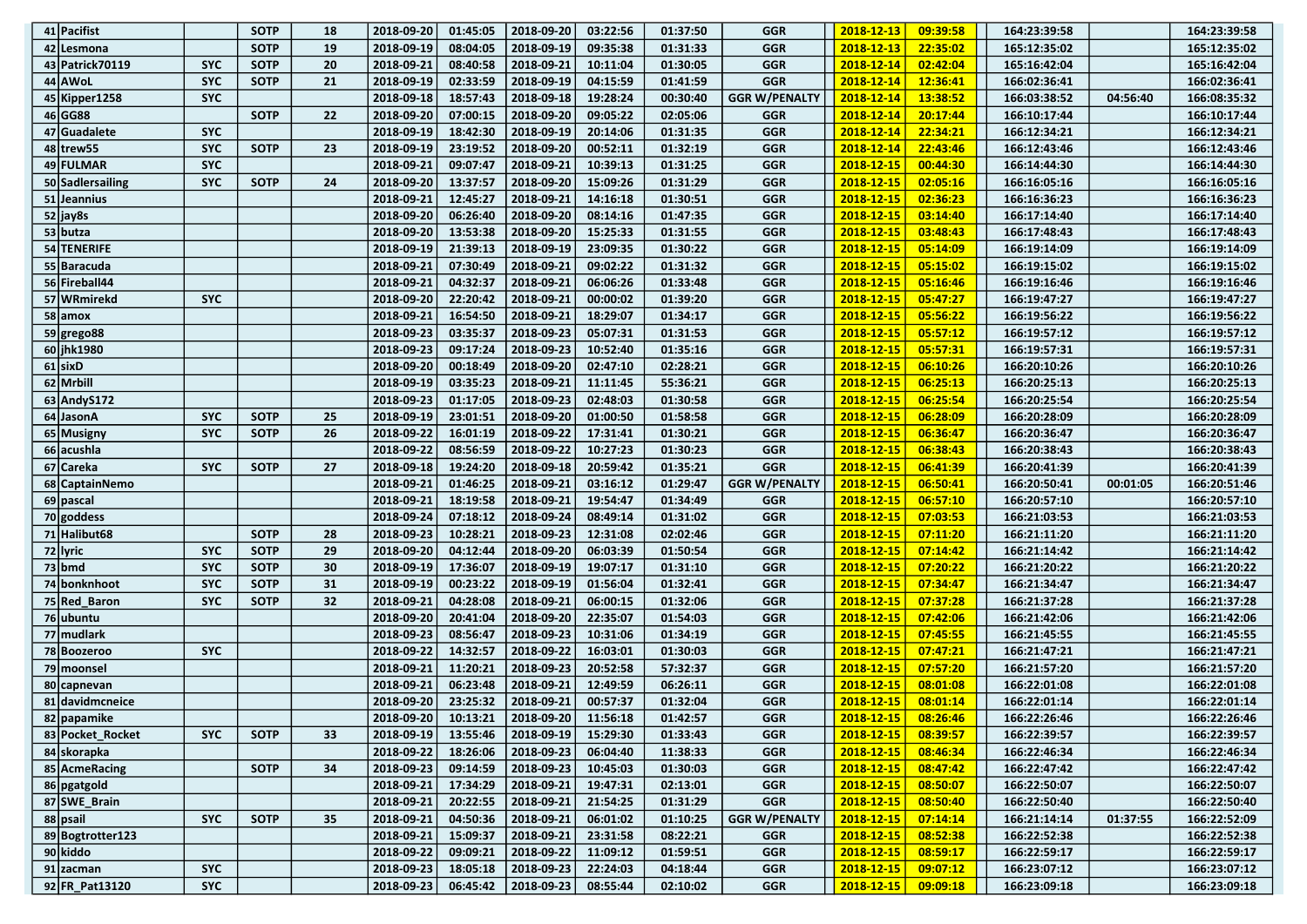| $93$ seanshine     |            |             |    | 2018-09-23 | 17:02:55 | 2018-09-23                       | 18:34:15 | 01:31:20 | <b>GGR</b>           | 2018-12-15                | 09:15:34 | 166:23:15:34                                                                                       |          | 166:23:15:34 |
|--------------------|------------|-------------|----|------------|----------|----------------------------------|----------|----------|----------------------|---------------------------|----------|----------------------------------------------------------------------------------------------------|----------|--------------|
| 94 Trampantojo     |            | <b>SOTP</b> | 36 | 2018-09-19 | 19:24:17 | 2018-09-19                       | 20:28:16 | 01:03:59 | <b>GGR W/PENALTY</b> | 2018-12-15                | 07:26:54 | 166:21:26:54                                                                                       | 02:10:05 | 166:23:36:59 |
| 95 Chaos           | <b>SYC</b> | <b>SOTP</b> | 37 | 2018-09-23 | 11:24:53 | 2018-09-23                       | 12:40:05 | 01:15:11 | <b>GGR W/PENALTY</b> | 2018-12-15                | 08:25:22 | 166:22:25:22                                                                                       | 01:14:05 | 166:23:39:27 |
| $96$ klm           |            | <b>SOTP</b> | 38 | 2018-09-22 | 18:05:25 | 2018-09-22                       | 19:21:43 | 01:16:17 | <b>GGR W/PENALTY</b> | 2018-12-15                | 08:34:05 | 166:22:34:05                                                                                       | 01:08:35 | 166:23:42:40 |
| 97 largust         |            |             |    | 2018-09-21 | 21:40:40 | 2018-09-22                       | 01:47:55 | 04:07:15 | <b>GGR</b>           | 2018-12-15                | 09:48:11 | 166:23:48:11                                                                                       |          | 166:23:48:11 |
| 98 brandystrega    | <b>SYC</b> |             |    | 2018-09-22 | 09:03:55 | 2018-09-22                       | 10:34:05 | 01:30:09 | <b>GGR</b>           | 2018-12-15                | 09:53:37 | 166:23:53:37                                                                                       |          | 166:23:53:37 |
| 99 Heka            |            |             |    | 2018-09-24 | 02:21:18 | 2018-09-24                       | 04:09:49 | 01:48:31 | <b>GGR</b>           | 2018-12-15                | 09:54:10 | 166:23:54:10                                                                                       |          | 166:23:54:10 |
| 100 MustangMark    |            |             |    | 2018-09-21 | 11:03:08 | 2018-09-21                       | 12:34:36 | 01:31:27 | <b>GGR</b>           | 2018-12-15                | 10:21:38 | 167:00:21:38                                                                                       |          | 167:00:21:38 |
| 101 MetalMan       |            |             |    | 2018-09-22 | 12:32:05 | 2018-09-22                       | 14:13:17 | 01:41:11 | <b>GGR</b>           | 2018-12-15                | 10:27:35 | 167:00:27:35                                                                                       |          | 167:00:27:35 |
| 102 v40            | <b>SYC</b> |             |    | 2018-09-20 | 20:46:00 | 2018-09-20                       | 22:54:34 | 02:08:33 | <b>GGR</b>           | 2018-12-15                | 11:05:15 | 167:01:05:15                                                                                       |          | 167:01:05:15 |
| 103 Sunrunner      | <b>SYC</b> | <b>SOTP</b> | 39 | 2018-09-22 | 23:50:25 | 2018-09-23                       | 01:58:18 | 02:07:53 | <b>GGR</b>           | 2018-12-15                | 11:16:33 | 167:01:16:33                                                                                       |          | 167:01:16:33 |
| $104$ cesclem 64   |            |             |    | 2018-09-19 | 13:55:13 | 2018-09-19                       | 14:48:48 | 00:53:35 | <b>GGR W/PENALTY</b> | 2018-12-15                | 09:03:31 | 166:23:03:31                                                                                       | 03:02:05 | 167:02:05:36 |
| 105 argonautica    |            |             |    | 2018-09-24 | 12:48:41 | 2018-09-24                       | 14:34:22 | 01:45:40 | <b>GGR</b>           | 2018-12-15                | 12:15:39 | 167:02:15:39                                                                                       |          | 167:02:15:39 |
| 106 intermezzo     | <b>SYC</b> | <b>SOTP</b> | 40 | 2018-09-23 | 17:05:57 | 2018-09-23                       | 21:04:42 | 03:58:45 | <b>GGR</b>           | 2018-12-15                | 13:03:34 | 167:03:03:34                                                                                       |          | 167:03:03:34 |
| 107 Bullpower      |            |             |    | 2018-09-24 | 13:26:11 | 2018-09-24                       | 15:13:48 | 01:47:36 | <b>GGR</b>           | 2018-12-15                | 15:48:06 | 167:05:48:06                                                                                       |          | 167:05:48:06 |
| 108 Putti          |            |             |    | 2018-09-24 | 02:00:20 | 2018-09-24                       | 07:17:49 | 05:17:29 | <b>GGR</b>           | 2018-12-15                | 23:47:53 | 167:13:47:53                                                                                       |          | 167:13:47:53 |
| 109 andywalton     |            |             |    | 2018-09-25 | 00:44:43 | 2018-09-25                       | 02:15:43 | 01:30:59 | <b>GGR</b>           | 2018-12-16                | 00:13:38 | 167:14:13:38                                                                                       |          | 167:14:13:38 |
| 110 Holiday Tours  |            |             |    | 2018-09-23 | 13:47:48 | 2018-09-23                       | 15:52:20 | 02:04:32 | <b>GGR</b>           | 2018-12-16                | 00:21:24 | 167:14:21:24                                                                                       |          | 167:14:21:24 |
| 111 Rainbow Chaser | <b>SYC</b> | <b>SOTP</b> | 41 | 2018-09-22 | 12:09:37 | 2018-09-22                       | 13:39:59 | 01:30:22 | <b>GGR</b>           | 2018-12-16                | 07:46:14 | 167:21:46:14                                                                                       |          | 167:21:46:14 |
| $112$ bow          |            | <b>SOTP</b> | 42 | 2018-09-21 | 05:31:10 | 2018-09-21                       | 07:19:07 | 01:47:56 | <b>GGR</b>           | 2018-12-16                | 16:46:27 | 168:06:46:27                                                                                       |          | 168:06:46:27 |
| 113 Tamalone       | <b>SYC</b> | <b>SOTP</b> | 43 | 2018-09-22 | 16:42:34 | 2018-09-22                       | 18:16:30 | 01:33:56 | <b>GGR</b>           | 2018-12-16                | 22:38:43 | 168:12:38:43                                                                                       |          | 168:12:38:43 |
| 114 Barry Harwood  |            | <b>SOTP</b> | 44 | 2018-09-23 | 22:21:52 | 2018-09-24                       | 00:04:03 | 01:42:10 | <b>GGR</b>           | 2018-12-16                | 23:06:52 | 168:13:06:52                                                                                       |          | 168:13:06:52 |
| 115 Muelle         |            |             |    | 2018-09-20 | 19:51:10 | 2018-09-20                       | 21:23:49 | 01:32:39 | <b>GGR</b>           | 2018-12-17                | 03:04:03 | 168:17:04:03                                                                                       |          | 168:17:04:03 |
| $116$ reflex       |            |             |    | 2018-09-23 | 23:08:27 | 2018-09-24                       | 01:00:05 | 01:51:37 | <b>GGR</b>           | 2018-12-17                | 09:01:05 | 168:23:01:05                                                                                       |          | 168:23:01:05 |
| 117 Vixen 31       |            | <b>SOTP</b> | 45 | 2018-09-24 | 00:21:21 | 2018-09-24                       | 05:04:12 | 04:42:50 | <b>GGR</b>           | 2018-12-17                | 11:19:11 | 169:01:19:11                                                                                       |          | 169:01:19:11 |
| 118 WildCat        |            |             |    | 2018-09-21 | 09:23:19 | 2018-09-21                       | 10:43:06 | 01:19:47 | <b>GGR W/PENALTY</b> | 2018-12-17                | 13:11:19 | 169:03:11:19                                                                                       | 00:51:05 | 169:04:02:24 |
| 119 TuuleTallaja   |            |             |    | 2018-09-23 | 18:39:24 | 2018-09-23                       | 20:20:23 | 01:40:58 | <b>GGR</b>           | 2018-12-17                | 17:30:53 | 169:07:30:53                                                                                       |          | 169:07:30:53 |
| 120 Beamreach      |            |             |    | 2018-09-23 | 07:11:44 | 2018-09-23                       | 08:44:32 | 01:32:48 | <b>GGR</b>           | 2018-12-17                | 20:43:59 | 169:10:43:59                                                                                       |          | 169:10:43:59 |
| 121 brellis        | <b>SYC</b> | <b>SOTP</b> | 46 | 2018-09-22 | 21:07:04 | 2018-09-23                       | 05:46:10 | 08:39:05 | <b>GGR</b>           | 2018-12-17                | 22:27:06 | 169:12:27:06                                                                                       |          | 169:12:27:06 |
| 122 maduro         | <b>SYC</b> |             |    | 2018-09-22 | 14:10:51 | 2018-09-22                       | 19:26:54 | 05:16:02 | <b>GGR</b>           | 2018-12-17                | 23:26:13 | 169:13:26:13                                                                                       |          | 169:13:26:13 |
| $123$ adlib1       |            |             |    | 2018-09-23 | 00:52:26 | 2018-09-23                       | 07:58:17 | 07:05:51 | <b>GGR</b>           | 2018-12-18                | 01:09:02 | 169:15:09:02                                                                                       |          | 169:15:09:02 |
| 124 Chipspitter    | <b>SYC</b> | <b>SOTP</b> | 47 | 2018-09-24 | 04:10:04 | 2018-09-24                       | 08:42:55 | 04:32:50 | <b>GGR</b>           | 2018-12-18                | 09:34:53 | 169:23:34:53                                                                                       |          | 169:23:34:53 |
| $125$ Fritz        |            |             |    | 2018-09-23 | 17:08:19 | 2018-09-23                       | 19:11:56 | 02:03:37 | <b>GGR</b>           | 2018-12-18                | 10:34:02 | 170:00:34:02                                                                                       |          | 170:00:34:02 |
| 126 weekend        |            |             |    | 2018-09-23 | 10:57:15 | 2018-09-23                       | 13:25:28 | 02:28:13 | <b>GGR</b>           | 2018-12-18                | 17:59:17 | 170:07:59:17                                                                                       |          | 170:07:59:17 |
| 127 Jlinc58        | <b>SYC</b> |             |    | 2018-09-21 | 13:08:12 | 2018-09-21                       | 22:26:37 | 09:18:25 | <b>GGR</b>           | 2018-12-19                | 16:26:34 | 171:06:26:34                                                                                       |          | 171:06:26:34 |
| 128 Elinore        |            |             |    | 2018-09-21 | 05:40:33 | 2018-09-21                       | 08:19:11 | 02:38:38 | <b>GGR</b>           | 2018-12-20                | 08:24:39 | 171:22:24:39                                                                                       |          | 171:22:24:39 |
| $129$ ohm          |            |             |    | 2018-09-20 | 08:00:49 | 2018-09-20                       | 18:14:10 | 10:13:21 | <b>GGR</b>           | 2018-12-20                | 10:09:26 | 172:00:09:26                                                                                       |          | 172:00:09:26 |
| $130$  azur        | <b>SYC</b> |             |    | 2018-09-24 | 18:50:04 | 2018-09-24                       | 20:21:03 | 01:30:58 | <b>GGR</b>           | 2018-12-21                | 03:58:50 | 172:17:58:50                                                                                       |          | 172:17:58:50 |
| 131 Hitchhiker     | <b>SYC</b> | <b>SOTP</b> | 48 | 2018-09-27 | 07:12:53 | 2018-09-27                       | 08:45:04 | 01:32:10 | <b>GGR</b>           | 2018-12-21                | 09:27:19 | 172:23:27:19                                                                                       |          | 172:23:27:19 |
| $132$ caribdis     |            |             |    | 2018-09-21 | 18:47:20 | 2018-09-21                       | 20:59:09 | 02:11:48 | <b>GGR</b>           | 2018-12-21                | 12:45:06 | 173:02:45:06                                                                                       |          | 173:02:45:06 |
| 133 ingerto        | <b>SYC</b> |             |    | 2018-09-25 | 17:02:34 | 2018-09-26                       | 07:20:44 | 14:18:09 | <b>GGR</b>           | 2018-12-21                | 15:44:14 | 173:05:44:14                                                                                       |          | 173:05:44:14 |
| $134$ 2by4         |            |             |    | 2018-09-23 |          | $08:05:44$   2018-09-25          | 15:19:52 | 55:14:07 | $_{\mathsf{GGR}}$    | $ 2018-12-22 $            |          | $\begin{array}{ c c c c c c } \hline \textbf{01:40:55} & \textbf{173:15:40:55} \hline \end{array}$ |          | 173:15:40:55 |
| 135 DILLIGAF       |            |             |    | 2018-09-25 | 06:31:28 | 2018-09-25                       | 08:43:18 | 02:11:49 | <b>GGR</b>           | 2018-12-22                | 02:46:42 | 173:16:46:42                                                                                       |          | 173:16:46:42 |
| $136 $ Rod         | <b>SYC</b> | <b>SOTP</b> | 49 | 2018-09-21 | 23:18:21 | 2018-09-22                       | 13:37:56 | 14:19:34 | <b>GGR</b>           | 2018-12-22                | 08:51:38 | 173:22:51:38                                                                                       |          | 173:22:51:38 |
| 137 Noggin 79      |            |             |    | 2018-09-23 | 13:59:14 | $ 2018-09-23 $                   | 17:14:07 | 03:14:52 | GGR                  | 2018-12-22                | 15:19:39 | 174:05:19:39                                                                                       |          | 174:05:19:39 |
| 138 KINKYMIOU      | <b>SYC</b> | <b>SOTP</b> | 50 | 2018-09-24 | 07:44:41 | 2018-09-24                       | 10:34:48 | 02:50:06 | GGR                  | 2018-12-23                | 04:35:06 | 174:18:35:06                                                                                       |          | 174:18:35:06 |
| 139 Go4iT          | <b>SYC</b> | <b>SOTP</b> | 51 | 2018-09-20 | 05:39:54 | 2018-09-20                       | 07:14:22 | 01:34:27 | <b>GGR</b>           | 2018-12-23                | 05:30:37 | 174:19:30:37                                                                                       |          | 174:19:30:37 |
| $140$ sirius       |            |             |    | 2018-09-28 | 03:37:33 | 2018-09-28                       | 08:41:35 | 05:04:01 | <b>GGR</b>           | 2018-12-23                | 22:53:49 | 175:12:53:49                                                                                       |          | 175:12:53:49 |
| 141 Karavela       | <b>SYC</b> |             |    | 2018-09-30 | 09:33:31 | $ 2018-09-30 $                   | 19:09:14 | 09:35:42 | <b>GGR</b>           | 2018-12-24                | 06:18:15 | 175:20:18:15                                                                                       |          | 175:20:18:15 |
| $142$ svein        | <b>SYC</b> |             |    | 2018-09-20 | 01:16:58 | 2018-09-20                       | 02:50:00 | 01:33:02 | GGR                  | 2018-12-24                | 07:11:31 | 175:21:11:31                                                                                       |          | 175:21:11:31 |
| 143 captiack 1942  | <b>SYC</b> | <b>SOTP</b> | 52 | 2018-09-23 | 00:01:33 | 2018-09-23                       | 01:33:04 | 01:31:30 | <b>GGR</b>           | 2018-12-24                | 11:31:10 | 176:01:31:10                                                                                       |          | 176:01:31:10 |
| $144$ Echium       |            |             |    | 2018-09-21 |          | 11:24:48   2018-09-21   12:55:58 |          | 01:31:09 | <b>GGR</b>           | $2018 - 12 - 24$ 22:42:50 |          | 176:12:42:50                                                                                       |          | 176:12:42:50 |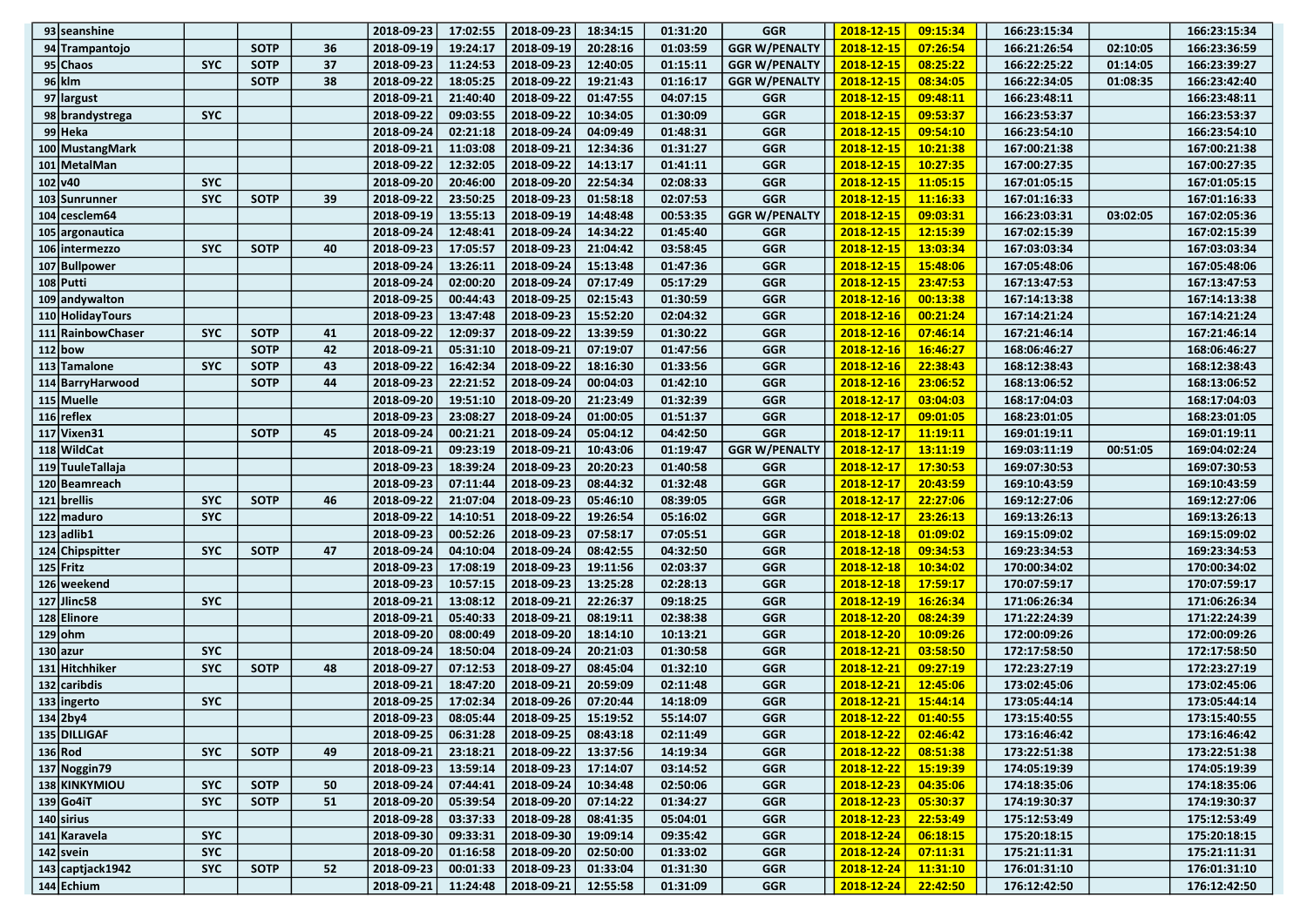| 145 GREATSKUA         | <b>SYC</b> |             |    | 2018-09-24          | 14:11:31 | 2018-09-24                           | 16:00:03 | 01:48:31             | <b>GGR</b>               | 2018-12-25                | 04:11:23             | 176:18:11:23                 |          | 176:18:11:23                 |
|-----------------------|------------|-------------|----|---------------------|----------|--------------------------------------|----------|----------------------|--------------------------|---------------------------|----------------------|------------------------------|----------|------------------------------|
| 146 ollpat            | <b>SYC</b> |             |    | 2018-09-23          | 14:58:09 | 2018-09-23                           | 16:53:55 | 01:55:45             | <b>GGR</b>               | 2018-12-25                | 08:44:02             | 176:22:44:02                 |          | 176:22:44:02                 |
| 147 Likendeeler       | <b>SYC</b> |             |    | 2018-09-29          | 13:24:43 | 2018-09-29                           | 17:43:15 | 04:18:31             | <b>GGR</b>               | 2018-12-25                | 09:12:46             | 176:23:12:46                 |          | 176:23:12:46                 |
| 148 michelolonne      |            |             |    | 2018-09-26          | 21:49:07 | 2018-09-26                           | 23:19:55 | 01:30:47             | <b>GGR</b>               | 2018-12-25                | 11:01:18             | 177:01:01:18                 |          | 177:01:01:18                 |
| 149 FR cirrus         | <b>SYC</b> |             |    | 2018-09-24          | 09:26:49 | 2018-09-24                           | 15:21:52 | 05:55:02             | <b>GGR</b>               | 2018-12-25                | 18:47:15             | 177:08:47:15                 |          | 177:08:47:15                 |
| 150 Kattu             |            |             |    | 2018-09-20          | 18:54:32 | 2018-09-21                           | 00:21:12 | 05:26:40             | <b>GGR</b>               | 2018-12-25                | 18:55:39             | 177:08:55:39                 |          | 177:08:55:39                 |
| 151 RideTheWind99     | <b>SYC</b> | <b>SOTP</b> | 53 | 2018-09-21          | 08:30:47 | 2018-09-21                           | 10:09:18 | 01:38:30             | <b>GGR</b>               | 2018-12-25                | 23:46:51             | 177:13:46:51                 |          | 177:13:46:51                 |
| 152 Graeme 51         |            |             |    | 2018-09-28          | 21:12:50 | 2018-09-28                           | 22:31:38 | 01:18:47             | <b>GGR W/PENALTY</b>     | 2018-12-26                | 04:47:44             | 177:18:47:44                 | 00:56:05 | 177:19:43:49                 |
| 153 MerryTime         | <b>SYC</b> | <b>SOTP</b> | 54 | 2018-09-24          | 01:27:13 | 2018-09-24                           | 14:57:16 | 13:30:02             | <b>GGR</b>               | 2018-12-26                | 09:46:31             | 177:23:46:31                 |          | 177:23:46:31                 |
| 154 Kallistelija      |            | <b>SOTP</b> | 55 | 2018-09-29          | 22:32:41 | 2018-09-30                           | 00:05:12 | 01:32:30             | <b>GGR</b>               | 2018-12-26                | 12:07:17             | 178:02:07:17                 |          | 178:02:07:17                 |
| 155 High4077          |            |             |    | 2018-09-23          | 17:44:52 | 2018-09-23                           | 19:33:48 | 01:48:55             | <b>GGR</b>               | 2018-12-26                | 13:11:29             | 178:03:11:29                 |          | 178:03:11:29                 |
| 156 nautilos          |            |             |    | 2018-09-28          | 17:55:19 | 2018-09-29                           | 21:09:42 | 27:14:22             | <b>GGR</b>               | 2018-12-26                | 19:04:47             | 178:09:04:47                 |          | 178:09:04:47                 |
| 157 GypsyMcBoatFaceIV |            |             |    | 2018-09-24          | 19:46:17 | 2018-09-25                           | 21:40:12 | 25:53:54             | <b>GGR</b>               | 2018-12-26                | 22:21:04             | 178:12:21:04                 |          | 178:12:21:04                 |
| $158$ memet           |            |             |    | 2018-10-02          | 21:52:48 | 2018-10-02                           | 23:25:27 | 01:32:38             | <b>GGR</b>               | 2018-12-28                | 14:59:44             | 180:04:59:44                 |          | 180:04:59:44                 |
| 159 Aldur             |            |             |    | 2018-09-25          | 07:54:19 | 2018-09-26                           | 06:29:41 | 22:35:21             | <b>GGR</b>               | 2018-12-28                | 16:04:21             | 180:06:04:21                 |          | 180:06:04:21                 |
| 160 Levante           | <b>SYC</b> |             |    | 2018-10-03          | 05:30:15 | 2018-10-03                           | 07:07:30 | 01:37:14             | <b>GGR</b>               | 2018-12-28                | 16:17:21             | 180:06:17:21                 |          | 180:06:17:21                 |
| 161 kevinexile        | <b>SYC</b> |             |    | 2018-09-30          | 04:02:04 | 2018-09-30                           | 05:42:46 | 01:40:41             | <b>GGR</b>               | 2018-12-28                | 17:43:38             | 180:07:43:38                 |          | 180:07:43:38                 |
| 162 FrederikG         |            |             |    | 2018-09-23          | 19:37:37 | 2018-09-23                           | 21:09:16 | 01:31:38             | <b>GGR</b>               | 2018-12-28                | 18:42:43             | 180:08:42:43                 |          | 180:08:42:43                 |
| $163$ Jrs             |            |             |    | 2018-09-29          | 16:59:46 | 2018-09-29                           | 18:40:23 | 01:40:36             | <b>GGR</b>               | 2018-12-28                | 22:31:17             | 180:12:31:17                 |          | 180:12:31:17                 |
| $164$ pipapepe        |            |             |    | 2018-09-27          | 21:44:27 | 2018-09-28                           | 08:59:20 | 11:14:53             | GGR                      | 2018-12-30                | 01:51:00             | 181:15:51:00                 |          | 181:15:51:00                 |
| 165 Viking Ahoy       |            |             |    | 2018-09-25          | 12:07:41 | 2018-09-25                           | 15:16:28 | 03:08:46             | <b>GGR</b>               | 2018-12-30                | 17:08:25             | 182:07:08:25                 |          | 182:07:08:25                 |
| 166 newsartist        | <b>SYC</b> | <b>SOTP</b> | 56 | 2018-09-25          | 01:20:47 | 2018-09-25                           | 03:48:19 | 02:27:31             | <b>GGR</b>               | 2018-12-30                | 22:11:52             | 182:12:11:52                 |          | 182:12:11:52                 |
| 167 Gollum            |            |             |    | 2018-09-24          | 10:44:44 | 2018-09-24                           | 20:09:38 | 09:24:53             | <b>GGR</b>               | 2019-01-01                | 09:20:57             | 183:23:20:57                 |          | 183:23:20:57                 |
| 168 MattMystere       |            |             |    | 2018-09-27          | 10:11:44 | 2018-09-27                           | 11:45:20 | 01:33:35             | <b>GGR</b>               | 2019-01-01                | 17:49:44             | 184:07:49:44                 |          | 184:07:49:44                 |
| 169 Rundo             | <b>SYC</b> |             |    | 2018-09-27          | 21:12:58 | 2018-09-28                           | 08:38:30 | 11:25:32             | GGR                      | 2019-01-01                | 17:58:42             | 184:07:58:42                 |          | 184:07:58:42                 |
| 170 Albatross48       | <b>SYC</b> |             |    | 2018-10-01          | 08:05:39 | 2018-10-01                           | 09:59:03 | 01:53:23             | <b>GGR</b>               | 2019-01-01                | 23:43:05             | 184:13:43:05                 |          | 184:13:43:05                 |
| $171$ Smo             | <b>SYC</b> | <b>SOTP</b> | 57 | 2018-09-23          | 16:33:18 | 2018-09-23                           | 18:16:49 | 01:43:30             | <b>GGR</b>               | 2019-01-02                | 05:11:14             | 184:19:11:14                 |          | 184:19:11:14                 |
| 172 SimeMali          | <b>SYC</b> | <b>SOTP</b> | 58 | 2018-09-23          | 12:06:42 | 2018-09-23                           | 13:37:47 | 01:31:04             | <b>GGR</b>               | 2019-01-02                | 06:00:27             | 184:20:00:27                 |          | 184:20:00:27                 |
| 173 NarvaPro          |            |             |    | 2018-09-25          | 07:37:12 | 2018-09-26                           | 06:32:16 | 22:55:04             | <b>GGR</b>               | 2019-01-02                | 15:22:23             | 185:05:22:23                 |          | 185:05:22:23                 |
| 174 Brucemoff         |            |             |    | 2018-10-02          | 10:49:49 | 2018-10-02                           | 12:37:23 | 01:47:34             | GGR                      | 2019-01-02                | 19:22:42             | 185:09:22:42                 |          | 185:09:22:42                 |
| 175 Redram            |            |             |    | 2018-09-25          | 14:49:03 | 2018-09-25                           | 16:21:28 | 01:32:24             | <b>GGR</b>               | 2019-01-03                | 00:21:16             | 185:14:21:16                 |          | 185:14:21:16                 |
| 176 alikatze          |            |             |    | 2018-10-09          | 16:52:44 | 2018-10-09                           | 19:45:24 | 02:52:39             | <b>GGR</b>               | 2019-01-06                | 20:08:36             | 189:10:08:36                 |          | 189:10:08:36                 |
| 177 mojoRed945        |            |             |    | 2018-10-06          | 13:50:01 | 2018-10-06                           | 15:23:05 | 01:33:03             | <b>GGR</b>               | 2019-01-06                | 22:07:01             | 189:12:07:01                 |          | 189:12:07:01                 |
| 178 Juriola           |            |             |    | 2018-10-10          | 20:06:59 | 2018-10-10                           | 21:37:42 | 01:30:43             | <b>GGR</b>               | 2019-01-07                | 12:31:41             | 190:02:31:41                 |          | 190:02:31:41                 |
| 179 courtship         |            | <b>SOTP</b> | 59 | 2018-10-02          | 09:04:52 | 2018-10-04                           | 02:44:01 | 41:39:09             | <b>GGR</b>               | 2019-01-08                | 03:37:20             | 190:17:37:20                 |          | 190:17:37:20                 |
| 180 labarcapoum       |            |             |    | 2018-09-22          | 17:28:44 | 2018-10-07                           | 06:48:33 | 349:19:48            | <b>GGR</b>               | 2019-01-08                | 04:23:08             | 190:18:23:08                 |          | 190:18:23:08                 |
| 181 jlportier         |            |             |    | 2018-09-29          | 23:22:23 | 2018-09-30                           | 05:52:51 | 06:30:27             | <b>GGR</b>               | 2019-01-08                | 14:54:24             | 191:04:54:24                 |          | 191:04:54:24                 |
| 182 bigwelshninja     |            |             |    | 2018-10-09          | 17:49:36 | 2018-10-10                           | 04:15:01 | 10:25:24             | <b>GGR</b>               | 2019-01-08                | 16:06:18             | 191:06:06:18                 |          | 191:06:06:18                 |
| 183 Scullyboats       |            |             |    | 2018-10-11          | 05:28:04 | 2018-10-11                           | 07:29:40 | 02:01:36             | <b>GGR</b>               | 2019-01-09                | 02:32:56             | 191:16:32:56                 |          | 191:16:32:56                 |
| 184 EvaLuna           |            |             |    | 2018-10-04          | 20:30:24 | 2018-10-04                           | 22:20:20 | 01:49:56             | <b>GGR</b>               | 2019-01-09                | 08:20:40             | 191:22:20:40                 |          | 191:22:20:40                 |
| 185 alansandbrook     |            |             |    | 2018-10-01          | 09:25:27 | 2018-10-01                           | 16:08:59 | 06:43:31             | <b>GGR</b>               | 2019-01-09                | 10:23:52             | 192:00:23:52                 |          | 192:00:23:52                 |
| 186 Captainrob        |            |             |    | 2018-10-02          |          | 23:02:05   2018-10-03   04:35:24     |          | 05:33:18             | GGR                      | $2019 - 01 - 09$ 13:03:05 |                      | 192:03:03:05                 |          | 192:03:03:05                 |
| 187 Kangourou         |            |             |    | 2018-10-15          | 04:29:26 | $ 2018 - 10 - 15 $                   | 06:05:29 | 01:36:02             | <b>GGR</b>               | $2019 - 01 - 10$          | 13:09:56             | 193:03:09:56                 |          | 193:03:09:56                 |
| 188 djolive           |            |             |    | 2018-10-13          | 18:33:53 | $2018 - 10 - 13$                     | 19:59:33 | 01:25:39             | <b>GGR W/PENALTY</b>     | 2019-01-10                | 17:46:46             | 193:07:46:46                 | 00:21:45 | 193:08:08:31                 |
| 189 AXMARIA           |            |             |    | 2018-10-06          | 01:08:27 |                                      | 12:19:44 |                      |                          |                           |                      |                              |          |                              |
| 190 Altair 505        |            |             |    | 2018-10-10          | 21:30:05 | $ 2018 - 10 - 06 $<br>$ 2018-10-11 $ | 06:58:35 | 11:11:16<br>09:28:30 | <b>GGR</b><br><b>GGR</b> | 2019-01-10<br>2019-01-11  | 22:05:38<br>06:19:57 | 193:12:05:38<br>193:20:19:57 |          | 193:12:05:38<br>193:20:19:57 |
| 191 erinbrook33       |            |             |    | 2018-10-10          | 05:20:09 | $2018 - 10 - 10$                     | 09:32:25 | 04:12:15             | <b>GGR</b>               | 2019-01-12                | 09:07:13             | 194:23:07:13                 |          | 194:23:07:13                 |
| 192 Straggeler        |            |             |    | 2018-10-16          | 20:00:05 | $2018 - 10 - 16$                     | 21:51:17 | 01:51:12             | <b>GGR</b>               | 2019-01-12                | 13:24:44             | 195:03:24:44                 |          | 195:03:24:44                 |
| 193 batatabh          |            |             |    | 2018-10-16          | 01:33:05 | $ 2018 - 10 - 16 $                   | 03:08:56 | 01:35:50             | <b>GGR</b>               | 2019-01-12                | 16:52:26             | 195:06:52:26                 |          | 195:06:52:26                 |
| 194 LaoziSailor       | <b>SYC</b> |             |    | 2018-09-25          | 18:25:31 | $ 2018-09-26 $                       | 01:53:16 | 07:27:45             | GGR                      | 2019-01-13                | 00:03:59             |                              |          |                              |
| 195 Ammiraglio        |            |             |    | 2018-09-24          | 01:30:40 | $ 2018-09-24 $                       | 05:17:36 | 03:46:56             | <b>GGR</b>               | 2019-01-13                | 05:02:33             | 195:14:03:59<br>195:19:02:33 |          | 195:14:03:59<br>195:19:02:33 |
| $196$ sfd             |            |             |    | 2018-10-19 10:25:29 |          | $ 2018-10-19 $ 11:59:48              |          | 01:34:19             | <b>GGR</b>               | $2019 - 01 - 16$          | $\boxed{09:27:59}$   | 198:23:27:59                 |          | 198:23:27:59                 |
|                       |            |             |    |                     |          |                                      |          |                      |                          |                           |                      |                              |          |                              |